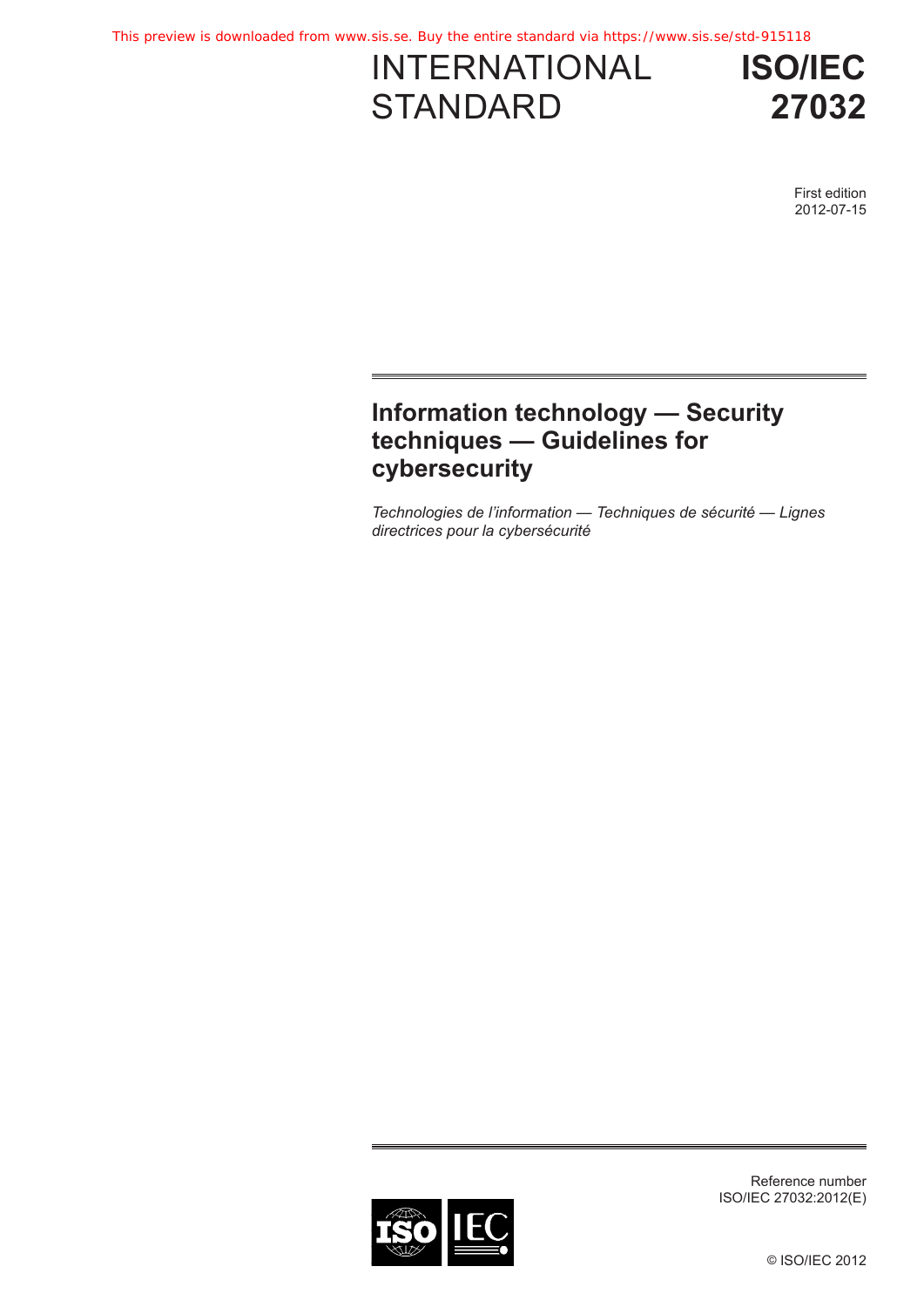

#### © ISO/IEC 2012

All rights reserved. Unless otherwise specified, no part of this publication may be reproduced or utilized in any form or by any means, electronic or mechanical, including photocopying and microfilm, without permission in writing from either ISO at the address below or ISO's member body in the country of the requester.

ISO copyright office Case postale 56 • CH-1211 Geneva 20 Tel. + 41 22 749 01 11 Fax + 41 22 749 09 47 E-mail copyright@iso.org Web www.iso.org

Published in Switzerland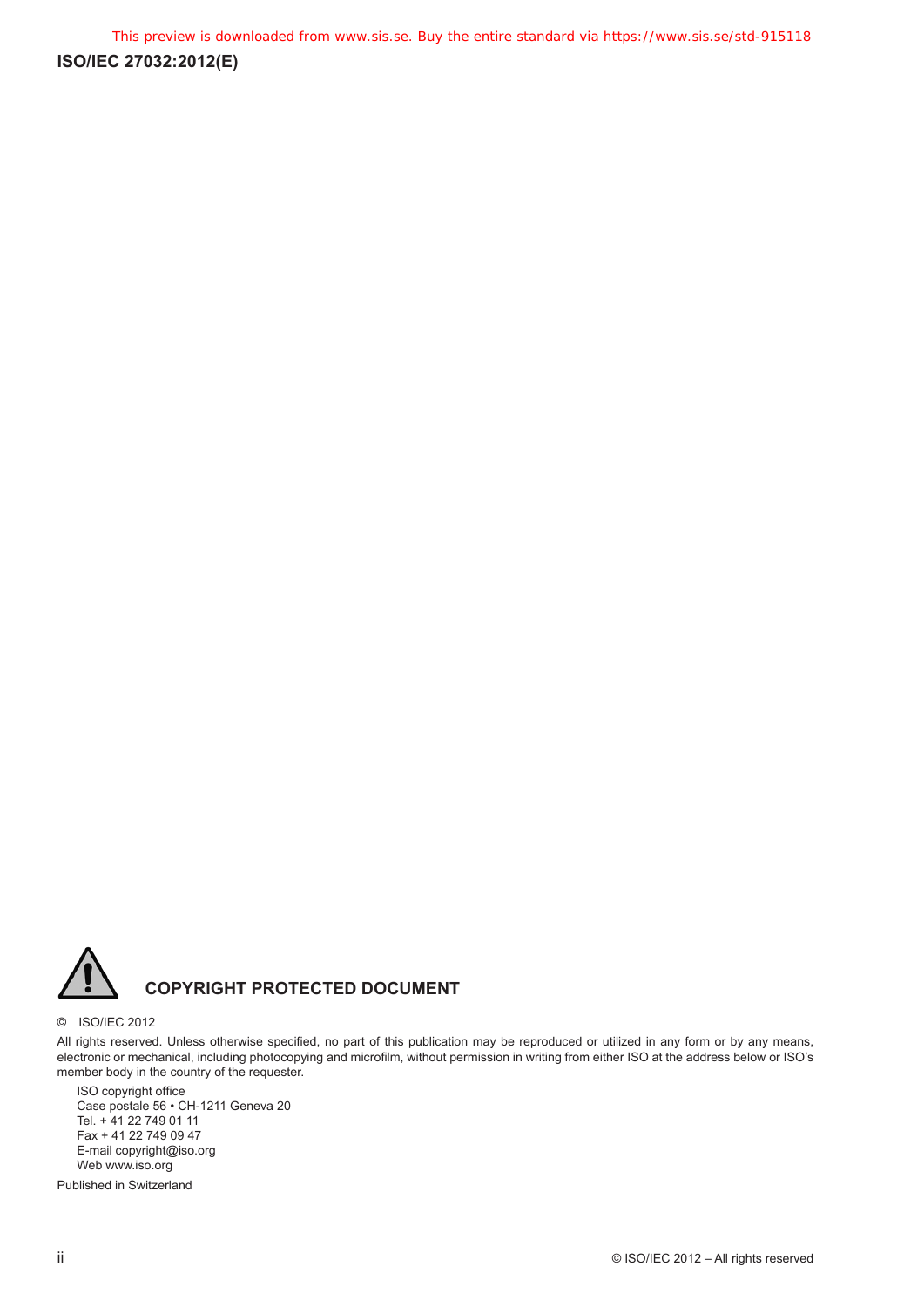## **Contents**

| 1                                       |  |
|-----------------------------------------|--|
| $\mathbf{2}$<br>2.1<br>2.2              |  |
| 3                                       |  |
| 4                                       |  |
| 5                                       |  |
| 6<br>6.1<br>6.2<br>6.3<br>6.4<br>6.5    |  |
| $\overline{7}$<br>7.1<br>7.2<br>7.3     |  |
| 8<br>8.1<br>8.2<br>8.3                  |  |
| 9<br>9.1<br>9.2<br>9.3<br>9.4           |  |
| 10<br>10.1<br>10.2<br>10.3              |  |
| 11<br>11.1<br>11.2<br>11.3<br>11.4      |  |
| 12 <sup>2</sup><br>12.1<br>12.2<br>12.3 |  |
| 12.4<br>12.5<br>12.6<br>12.7            |  |
| 13<br>13.1<br>13.2<br>13.3              |  |

Page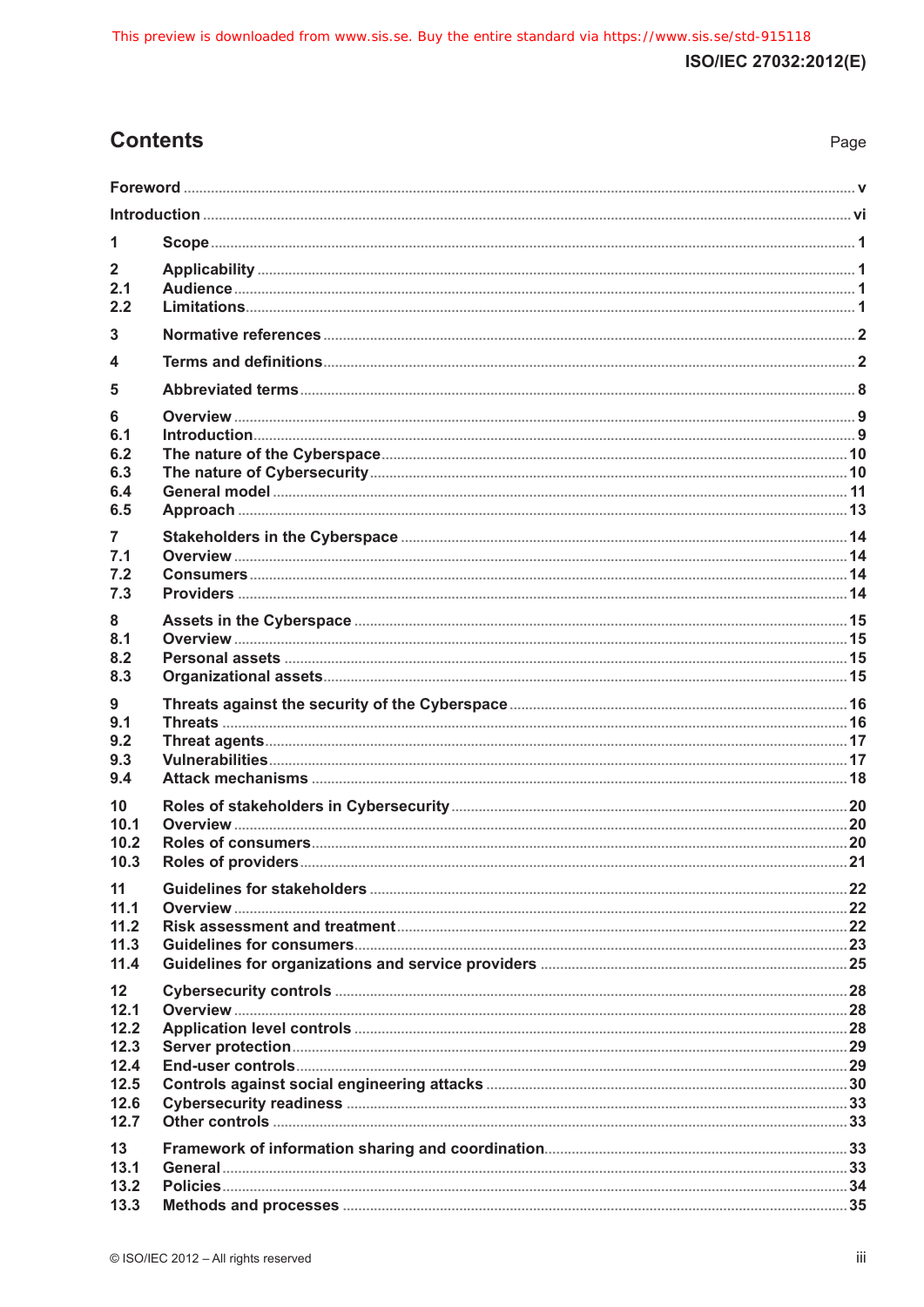| 13.5 |  |
|------|--|
|      |  |
|      |  |
|      |  |
|      |  |
|      |  |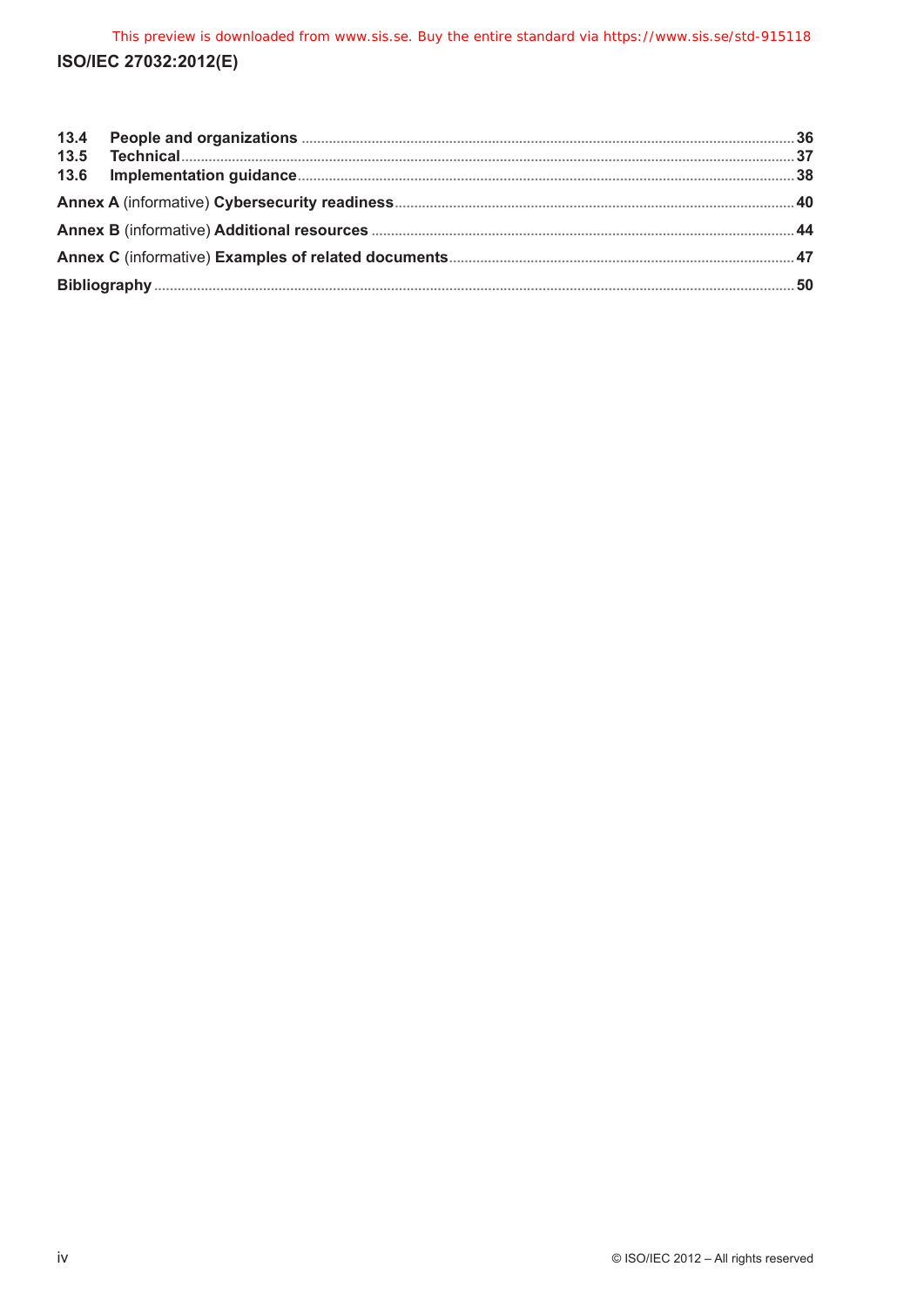## <span id="page-4-0"></span>**Foreword**

ISO (the International Organization for Standardization) and IEC (the International Electrotechnical Commission) form the specialized system for worldwide standardization. National bodies that are members of ISO or IEC participate in the development of International Standards through technical committees established by the respective organization to deal with particular fields of technical activity. ISO and IEC technical committees collaborate in fields of mutual interest. Other international organizations, governmental and non-governmental, in liaison with ISO and IEC, also take part in the work. In the field of information technology, ISO and IEC have established a joint technical committee, ISO/IEC JTC 1.

International Standards are drafted in accordance with the rules given in the ISO/IEC Directives, Part 2.

The main task of the joint technical committee is to prepare International Standards. Draft International Standards adopted by the joint technical committee are circulated to national bodies for voting. Publication as an International Standard requires approval by at least 75 % of the national bodies casting a vote.

Attention is drawn to the possibility that some of the elements of this document may be the subject of patent rights. ISO and IEC shall not be held responsible for identifying any or all such patent rights.

ISO/IEC 27032 was prepared by Joint Technical Committee ISO/IEC JTC 1, *Information technology*, Subcommittee SC 27, *IT Security techniques*.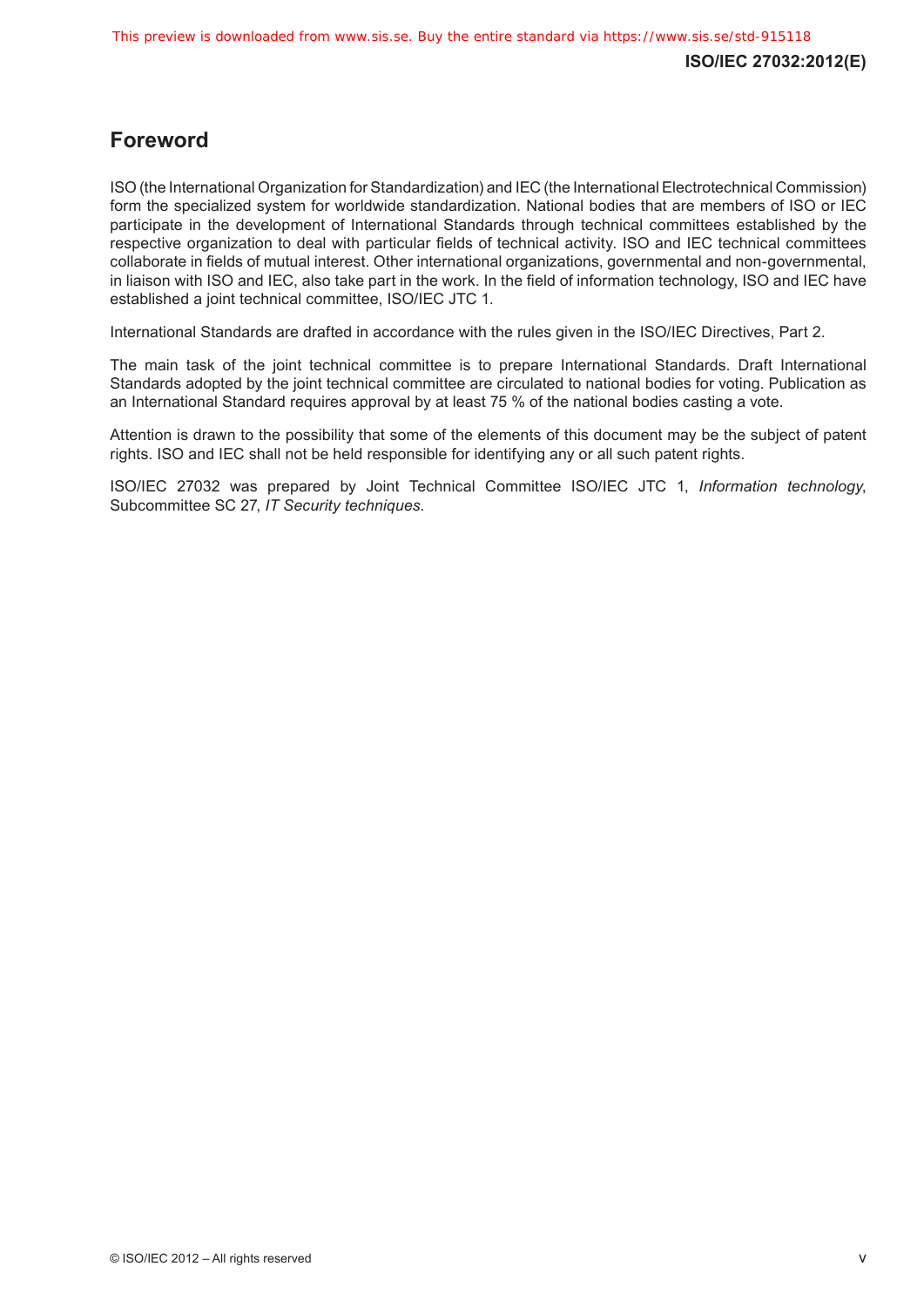## <span id="page-5-0"></span>**Introduction**

The Cyberspace is a complex environment resulting from the interaction of people, software and services on the Internet, supported by worldwide distributed physical information and communications technology (ICT) devices and connected networks. However there are security issues that are not covered by current information security, Internet security, network security and ICT security best practices as there are gaps between these domains, as well as a lack of communication between organizations and providers in the Cyberspace. This is because the devices and connected networks that have supported the Cyberspace have multiple owners, each with their own business, operational and regulatory concerns. The different focus placed by each organization and provider in the Cyberspace on relevant security domains where little or no input is taken from another organization or provider has resulted in a fragmented state of security for the Cyberspace.

As such, the first area of focus of this International Standard is to address Cyberspace security or Cybersecurity issues which concentrate on bridging the gaps between the different security domains in the Cyberspace. In particular this International Standard provides technical guidance for addressing common Cybersecurity risks, including:

- social engineering attacks:
- hacking;
- the proliferation of malicious software ("malware");
- spyware; and
- other potentially unwanted software.

The technical guidance provides controls for addressing these risks, including controls for:

- preparing for attacks by, for example, malware, individual miscreants, or criminal organizations on the Internet;
- detecting and monitoring attacks; and
- responding to attacks.

The second area of focus of this International Standard is collaboration, as there is a need for efficient and effective information sharing, coordination and incident handling amongst stakeholders in the Cyberspace. This collaboration must be in a secure and reliable manner that also protects the privacy of the individuals concerned. Many of these stakeholders can reside in different geographical locations and time zones, and are likely to be governed by different regulatory requirements. Stakeholders include:

- consumers, which can be various types of organizations or individuals; and
- providers, which include service providers.

Thus, this International Standard also provides a framework for

- information sharing,
- coordination, and
- incident handling.

The framework includes

- key elements of considerations for establishing trust,
- necessary processes for collaboration and information exchange and sharing, as well as
- technical requirements for systems integration and interoperability between different stakeholders.

Given the scope of this International Standard, the controls provided are necessarily at a high level. Detailed technical specification standards and guidelines applicable to each area are referenced within this International Standard for further guidance.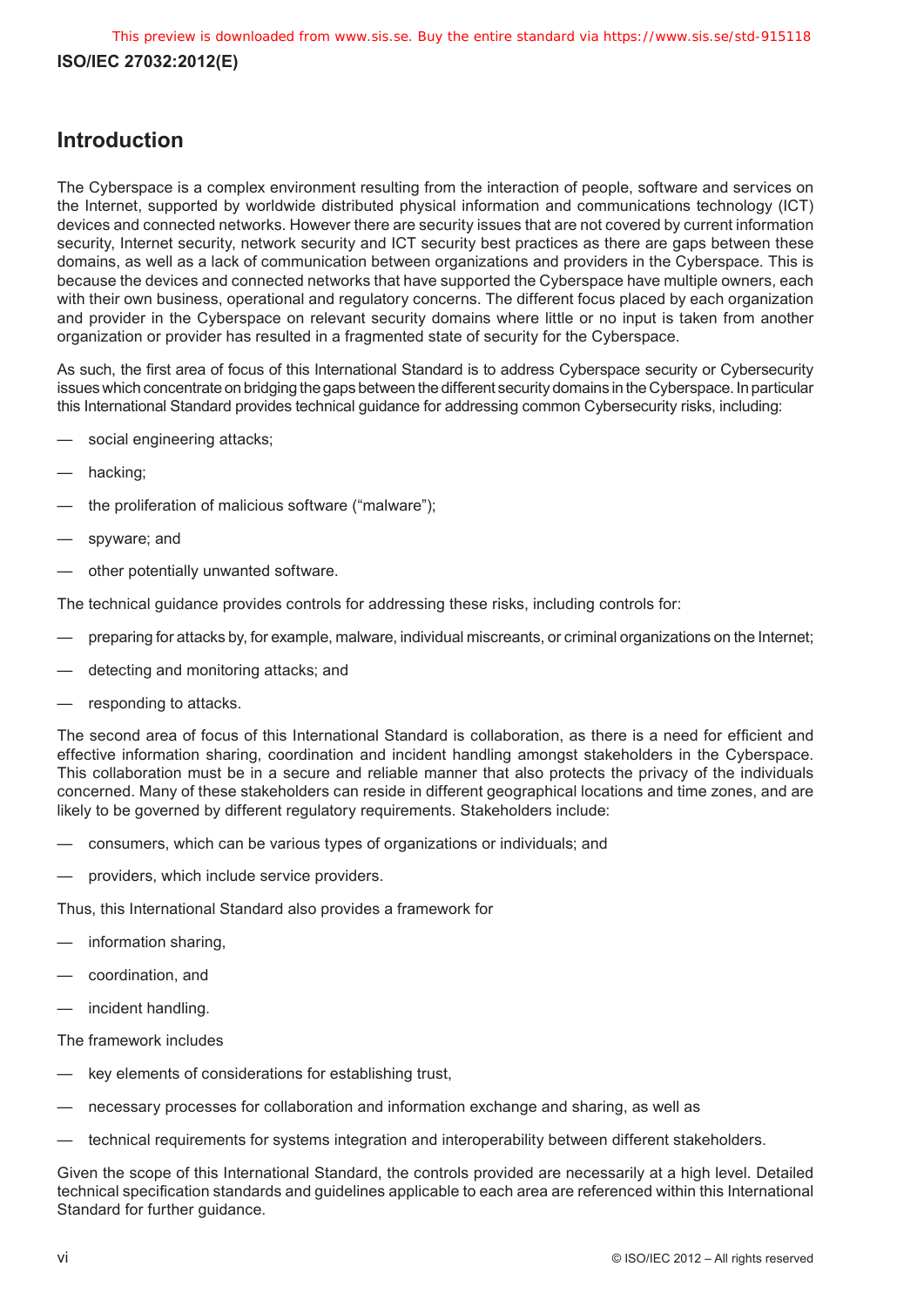#### <span id="page-6-0"></span>**INTERNATIONAL STANDARD ISO/IEC 27032:2012(E)**

## **Information technology — Security techniques — Guidelines for cybersecurity**

## **1 Scope**

This International Standard provides guidance for improving the state of Cybersecurity, drawing out the unique aspects of that activity and its dependencies on other security domains, in particular:

- information security,
- network security,
- internet security, and
- critical information infrastructure protection (CIIP).

It covers the baseline security practices for stakeholders in the Cyberspace. This International Standard provides:

- an overview of Cybersecurity,
- an explanation of the relationship between Cybersecurity and other types of security,
- a definition of stakeholders and a description of their roles in Cybersecurity,
- guidance for addressing common Cybersecurity issues, and
- a framework to enable stakeholders to collaborate on resolving Cybersecurity issues.

## **2 Applicability**

#### **2.1 Audience**

This International Standard is applicable to providers of services in the Cyberspace. The audience, however, includes the consumers that use these services. Where organizations provide services in the Cyberspace to people for use at home or other organizations, they may need to prepare guidance based on this International Standard that contains additional explanations or examples sufficient to allow the reader to understand and act on it.

#### **2.2 Limitations**

This International Standard does not address:

- Cybersafety,
- Cybercrime,
- CIIP,
- Internet safety, and
- Internet related crime.

It is recognized that relationships exist between the domains mentioned and Cybersecurity. It is, however, beyond the scope of this International Standard to address these relationships, and the sharing of controls between these domains.

It is important to note that the concept of Cybercrime, although mentioned, is not addressed. This International Standard does not provide guidance on law-related aspects of the Cyberspace, or the regulation of Cybersecurity.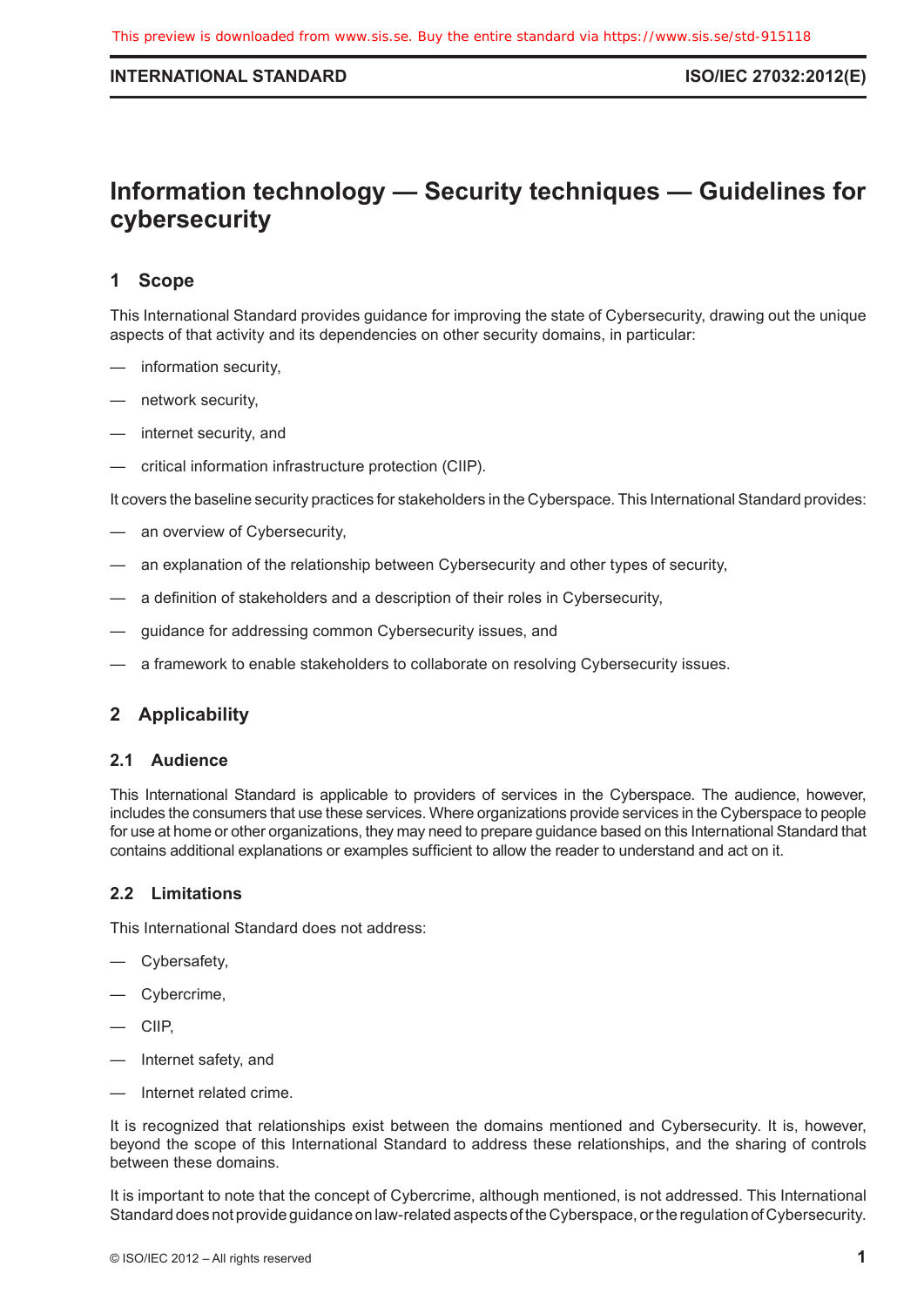<span id="page-7-0"></span>The guidance in this International Standard is limited to the realization of the Cyberspace on the Internet, including the endpoints. However, the extension of the Cyberspace to other spatial representations through communication media and platforms are not addressed, nor the physical security aspects of them.

EXAMPLE 1 Protection of the infrastructure elements, such as communications bearers, which underpin the Cyberspace are not addressed.

EXAMPLE 2 The physical security of mobile telephones that connect to the Cyberspace for content download and/or manipulation is not addressed.

EXAMPLE 3 Text messaging and voice chat functions provided for mobile telephones are not addressed.

## **3 Normative references**

The following referenced documents are indispensable for the application of this document. For dated references, only the edition cited applies. For undated references, the latest edition of the referenced document (including any amendments) applies.

ISO/IEC 27000, *Information technology — Security techniques — Information security management systems — Overview and vocabulary*

## **4 Terms and definitions**

For the purposes of this document, the terms and definitions given in ISO/IEC 27000, and the following apply.

## **4.1**

## **adware**

application which pushes advertising to users and/or gathers user online behaviour

NOTE The application may or may not be installed with the user's knowledge or consent or forced onto the user via licensing terms for other software.

## **4.2**

#### **application**

IT solution, including application software, application data and procedures, designed to help an organization's users perform particular tasks or handle particular types of IT problems by automating a business process or function

[ISO/IEC 27034-1:2011]

## **4.3**

## **application service provider**

operator who provides a hosted software solution that provides application services which includes web based or client-server delivery models

EXAMPLE Online game operators, office application providers and online storage providers.

## **4.4**

## **application services**

software with functionality delivered on-demand to subscribers through an online model which includes web based or client-server applications

#### **4.5**

## **application software**

software designed to help users perform particular tasks or handle particular types of problems, as distinct from software that controls the computer itself

[ISO/IEC 18019]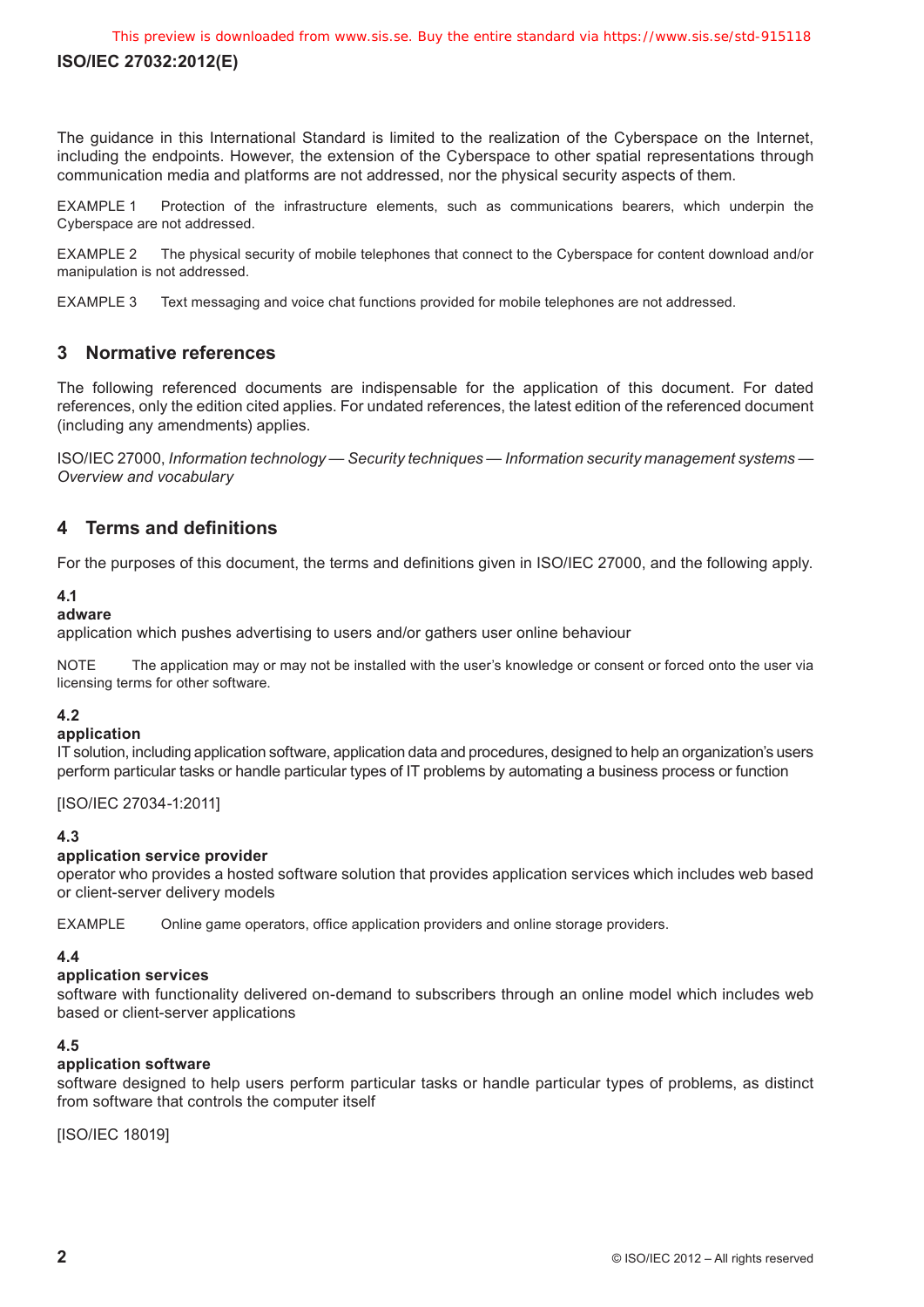## **4.6**

#### **asset**

anything that has value to an individual, an organization or a government

NOTE Adapted from ISO/IEC 27000 to make provision for individuals and the separation of governments from organizations (4.37).

#### **4.7**

#### **avatar**

representation of a person participating in the Cyberspace

NOTE 1 An avatar can also be referred to as the person's alter ego.

NOTE 2 An avatar can also be seen as an "object" representing the embodiment of the user.

#### **4.8**

#### **attack**

attempt to destroy, expose, alter, disable, steal or gain unauthorized access to or make unauthorized use of an asset

[ISO/IEC 27000:2009]

#### **4.9**

#### **attack potential**

perceived potential for success of an attack, should an attack be launched, expressed in terms of an attacker's expertise, resources and motivation

[ISO/IEC 15408-1:2005]

#### **4.10**

#### **attack vector**

path or means by which an attacker can gain access to a computer or network server in order to deliver a malicious outcome

#### **4.11**

#### **blended attack**

attack that seeks to maximize the severity of damage and speed of contagion by combining multiple attacking methods

#### **4.12**

#### **bot**

#### **robot**

automated software program used to carry out specific tasks

NOTE 1 The word is often used to describe programs, usually run on a server, that automate tasks such as forwarding or sorting e-mail.

NOTE 2 A bot is also described as a program that operates as an agent for a user or another program or simulates a human activity. On the Internet, the most ubiquitous bots are the programs, also called spiders or crawlers, which access websites and gather their content for search engine indexes.

#### **4.13**

#### **botnet**

remote control software, specifically a collection of malicious bots, that run autonomously or automatically on compromised computers

### **4.14**

#### **cookie**

<access control> capability or ticket in an access control system

#### **4.15**

#### **cookie**

<IPSec> data exchanged by ISAKMP to prevent certain Denial-of-Service attacks during the establishment of a security association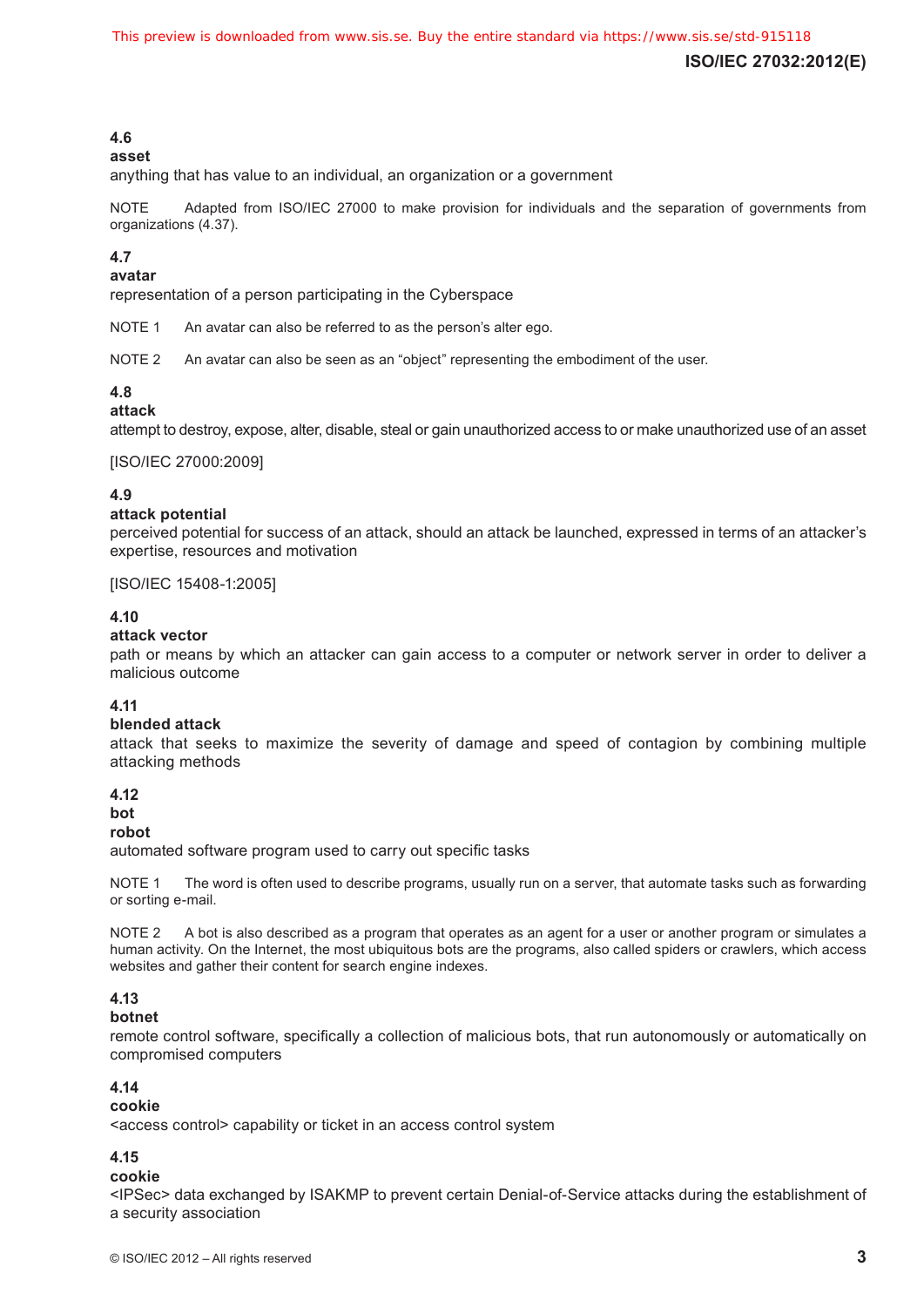## **4.16**

#### **cookie**

<HTTP> data exchanged between an HTTP server and a browser to store state information on the client side and retrieve it later for server use

NOTE A web browser can be a client or a server.

#### **4.17**

**control**

#### **countermeasure**

means of managing risk, including policies, procedures, guidelines, practices or organizational structures, which can be administrative, technical, management, or legal in nature

#### [ISO/IEC 27000:2009]

NOTE ISO Guide 73:2009 defines control as simply a measure that is modifying risk.

#### **4.18**

#### **Cybercrime**

criminal activity where services or applications in the Cyberspace are used for or are the target of a crime, or where the Cyberspace is the source, tool, target, or place of a crime

## **4.19**

#### **Cybersafety**

condition of being protected against physical, social, spiritual, financial, political, emotional, occupational, psychological, educational or other types or consequences of failure, damage, error, accidents, harm or any other event in the Cyberspace which could be considered non-desirable

NOTE 1 This can take the form of being protected from the event or from exposure to something that causes health or economic losses. It can include protection of people or of assets.

NOTE 2 Safety in general is also defined as the state of being certain that adverse effects will not be caused by some agent under defined conditions.

#### **4.20**

#### **Cybersecurity**

#### **Cyberspace security**

preservation of confidentiality, integrity and availability of information in the Cyberspace

NOTE 1 In addition, other properties, such as authenticity, accountability, non-repudiation, and reliability can also be involved.

NOTE 2 Adapted from the definition for information security in ISO/IEC 27000:2009.

## **4.21**

## **the Cyberspace**

complex environment resulting from the interaction of people, software and services on the Internet by means of technology devices and networks connected to it, which does not exist in any physical form

#### **4.22**

#### **Cyberspace application services**

application services (4.4) provided over the Cyberspace

## **4.23**

## **cyber-squatter**

individuals or organizations that register and hold on to URLs that resemble references or names of other organizations in the real world or in the Cyberspace

#### **4.24**

#### **deceptive software**

software which performs activities on a user's computer without first notifying the user as to exactly what the software will do on the computer, or asking the user for consent to these actions

EXAMPLE 1 A program that hijacks user configurations.